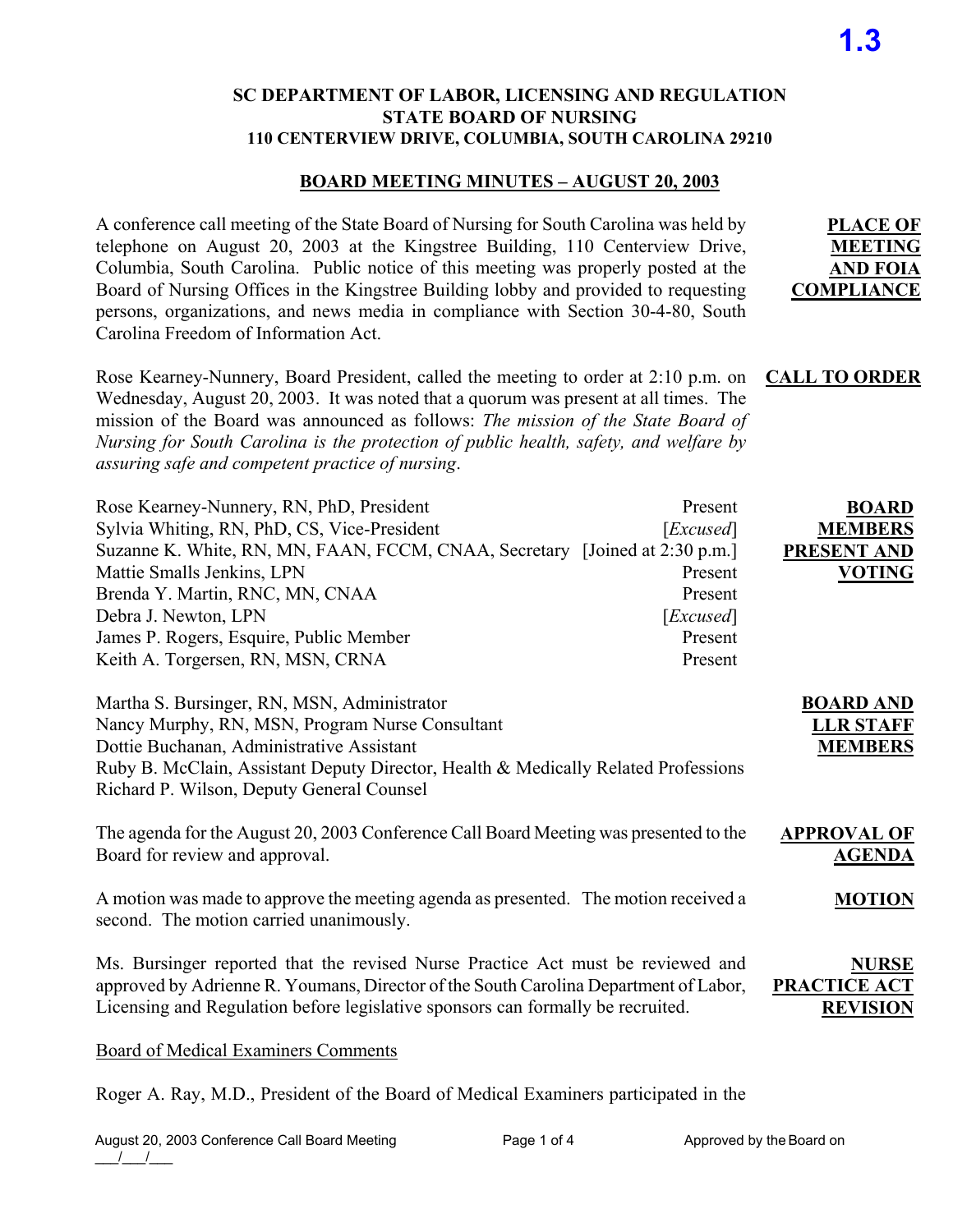meeting via telephone and offered the following comments and concerns regarding the revised Nurse Practice Act expressed by the Board of Medical Examiners at their last meeting.

1) The term "joint approval" is defined but is not used in other places in the revised Nurse Practice Act. Dr. Ray stated that there are now three types of nurses - registered nurses (RN), registered nurses with additional training and advanced practice nurses. For example: a) RNs are inserting PIC (Percutaneous Intravenous Cannulation) lines. b) RNs with additional training are inserting PIC lines using ultrasound. c) advanced practice registered nurses (APRN) are performing tranesophageal echocardiography. Dr. Ray feels that both boards should be involved in discussions regarding the nursing scope of practice.

Stephanie E. Burgess, RN, MSN, Chair of the Advanced Practice Subcommittee of the Advisory Committee on Nursing explained that institutions usually approve additional acts performed by RNs. APRNs do not perform additional acts. They perform delegated acts, which are part of the basic APRN scope of practice.

Mr. Torgersen reported that Ms. Burgess has received positive feedback from various groups including physicians. Mr. Torgersen feels there are legitimate areas of the practice act where there needs to be consensus between the boards. Language needs to be clear and easy for everyone to understand.

Dr. Ray feels that there should be more discussion between the boards about "general" versus "individual" approvals.

2. Regarding physicians being readily available, Dr. Ray suggested changing from three APRNs under one physician as currently in the Nurse Practice Act to three APRNs with one physician at one time.

3. Dr. Ray reported that there is not a consensus on the Board of Medical Examiners regarding continuing education to be required for APRNs wishing to expand their prescriptive authority to include Schedules III and IV. Some Board of Medical Examiners members would want to have input in the course. Ms. Burgess reported that she met with Timothy J. Kowalski, D.O., Secretary of the Board of Medical Examiners. During that meeting, he had agreed to the expansion of continuing education from 15 to 20 hours. Dr. Ray explained that the Board of Medical Examiners was not sure that this was enough hours and that they had not seen what would be included in the curriculum. He felt that the Board of Medical Examiners should not be the one to approve the course for nurses. Dr. Ray spoke about a remedial medication course that physicians take when they have problems. Dr. Ray said the Board of Nursing should be prepared for problems if prescriptive authority is expanded. They have problems with physicians in this same area. There was also discussion about what type of education would be required for APRNs from other states endorsing into South Carolina. The Board of Medical Examiners meets with physicians endorsing from other states and cautions them on this issue. Not endorsing APRNs from out of state would be a big problem for South Carolina. Dr. Ray suggested allowing the APRN to endorse and work but require they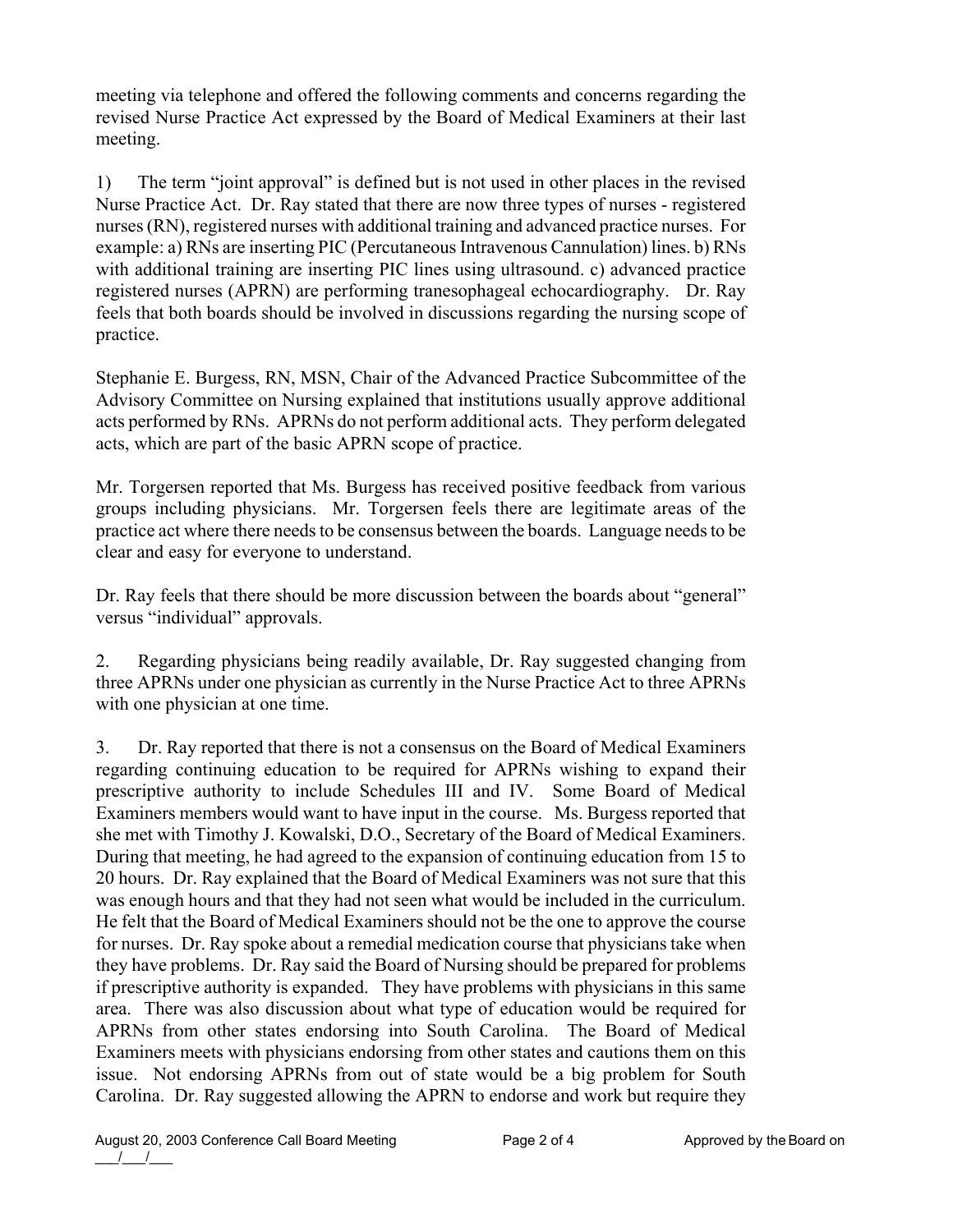take specific courses within a specified time such as six months. Ms. Bursinger reported that she had announced at the public meetings that the APRN issues would go forward as separate initiative not with the revised Nurse Practice Act. Dr. Ray said that it would be okay to keep this in the revised Nurse Practice Act but the Board of Medical Examiners has not seen enough specifics to vote and approve it.

4. The Board of Medical Examiners Practice Act states that a physician can delegate any tasks that do not require expertise of a professional. The Nurse Practice Act states that medication administration is part of the practice of nursing and requires critical thinking skills. It was acknowledged that in current practice, unlicensed personnel are administering medications. Dr. Ray said they would consider a policy on what medications could and could not be administered by unlicensed personnel. A distinction needs to be made between "administering" and "assisting" with medication. The practice acts of both boards should be in agreement on this matter.

5. A distinction needs to be made between APRN practice and APRNs performing delegated medical acts. The Board of Medical Examiners is worried about loopholes.

## Commission on Graduates of Foreign Nursing Schools (CGFNS)

Not speaking English is a major barrier for some nurses educated outside the United States. Language is one of the major reasons foreign trained nurses do not pass National Council Licensure Examination (NCLEX®). The language barrier can also be a problem in communicating with patients.

Currently the Board of Nursing utilizes the Commission on Graduates of Foreign Nursing Schools (CGFNS) Credential Evaluation Service (CES). This service reviews transcripts from other countries and compares them to educational programs in the United States. They report on what level the education meets – practical nurse or registered nurse.

CGFNS also offers a Certification Program which is designed specifically for first-level, general nurses educated and licensed outside the United States who wish to assess their chances of passing the United States registered nurse licensing exam, the NCLEX-RN®, and attaining licensure to practice as registered nurses within the United States. A second-level nurse, often called an enrolled, vocational, practical nurse or nurse assistant, is not eligible to be licensed as a registered nurse in the United States, and therefore, is not eligible for the Certification Program. The Certification Program is a three-part program, comprised of a credentials review, a one-day qualifying exam of nursing knowledge, and an English language proficiency exam (TOEFL, TOEIC or IELTS). Upon successful completion of all three elements of the program, the applicant is awarded a CGFNS Certificate. Certain applicants may be exempt from the English language proficiency requirement if they meet all of the following criteria: 1) Native language is English; 2) Country of nursing education was Australia, Canada (except Quebec), Ireland, New Zealand or the United Kingdom; 3) Language of instruction was English; and 4) the language of textbooks was English.

The majority of the boards of nursing in the United States use CGFNS to check